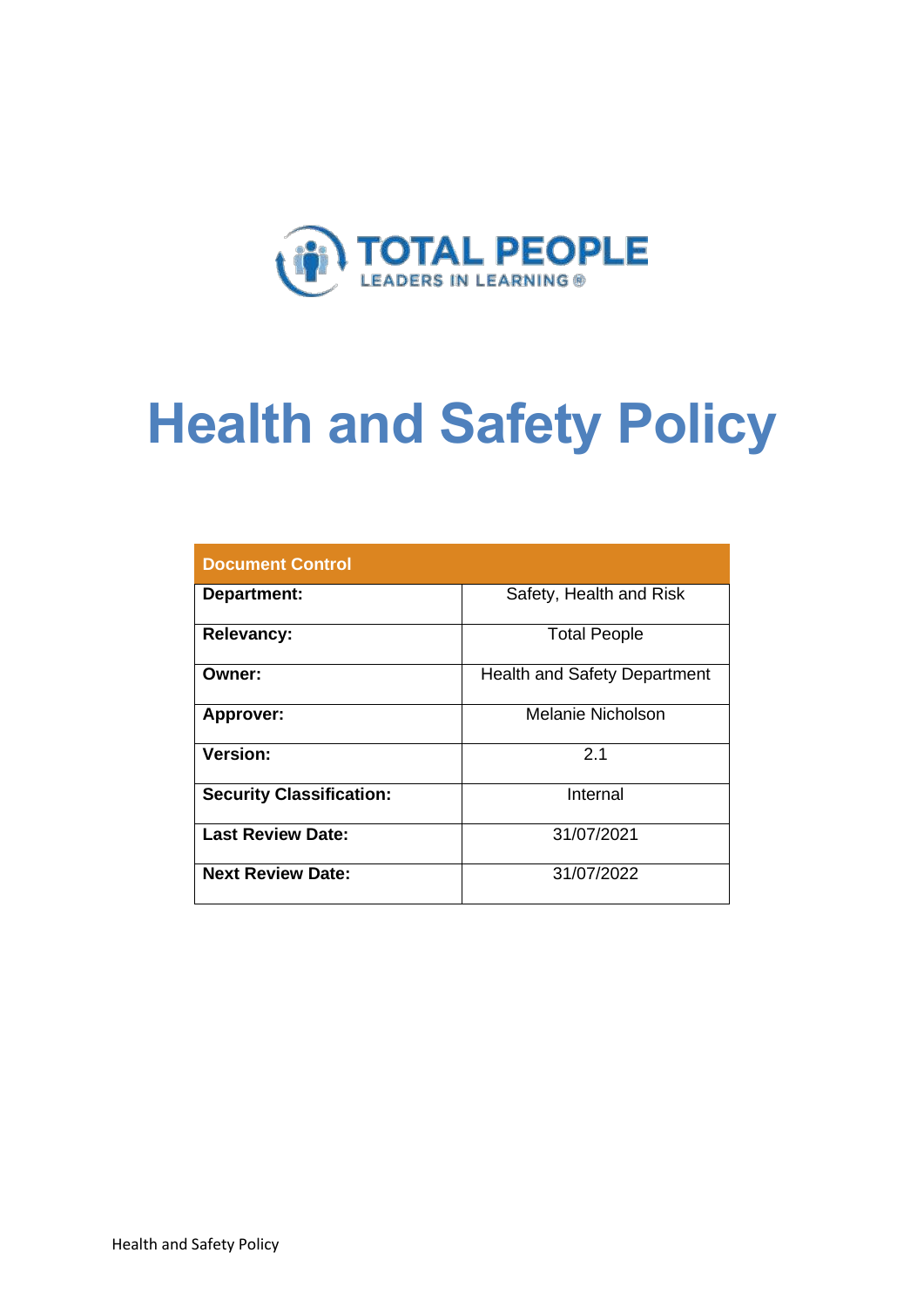### **Scope**

This document sets out the arrangements for Total People to ensure continued compliance with health, safety and environmental legislation and regulations relating to all aspects of training provision including apprenticeships, traineeships, adult learning and 16-19 provision.

The management system is aligned to ISO 45001 which enables the Business to control risks and improve performance. It supports the organisation to achieve the intended outcomes through the Management System, which provides value for Safety, Health, and Environmental, the Company, and interested parties.

The intended outcomes are.

- Senior leadership, commitment, responsibilities, and accountability
- Senior leadership developing, leading, and promoting a culture that supports the intended outcomes of the Management System
- Communication, consultation and participation of employees and their representatives
- Effective process for identifying hazards, controlling OH&S risks, and taking advantage of opportunities to improve processes and reduce business risk.
- Prevent or mitigate adverse and enhance beneficial environmental impacts
- Enhance customer's satisfaction
- Continual performance evaluation and monitoring of the Integrated Management Systems to improve our Health, Safety and Environmental performance
- Ensure our objectives align with our policies and take into consideration our hazards, risks, and opportunities
- Compliance with its legal and other requirements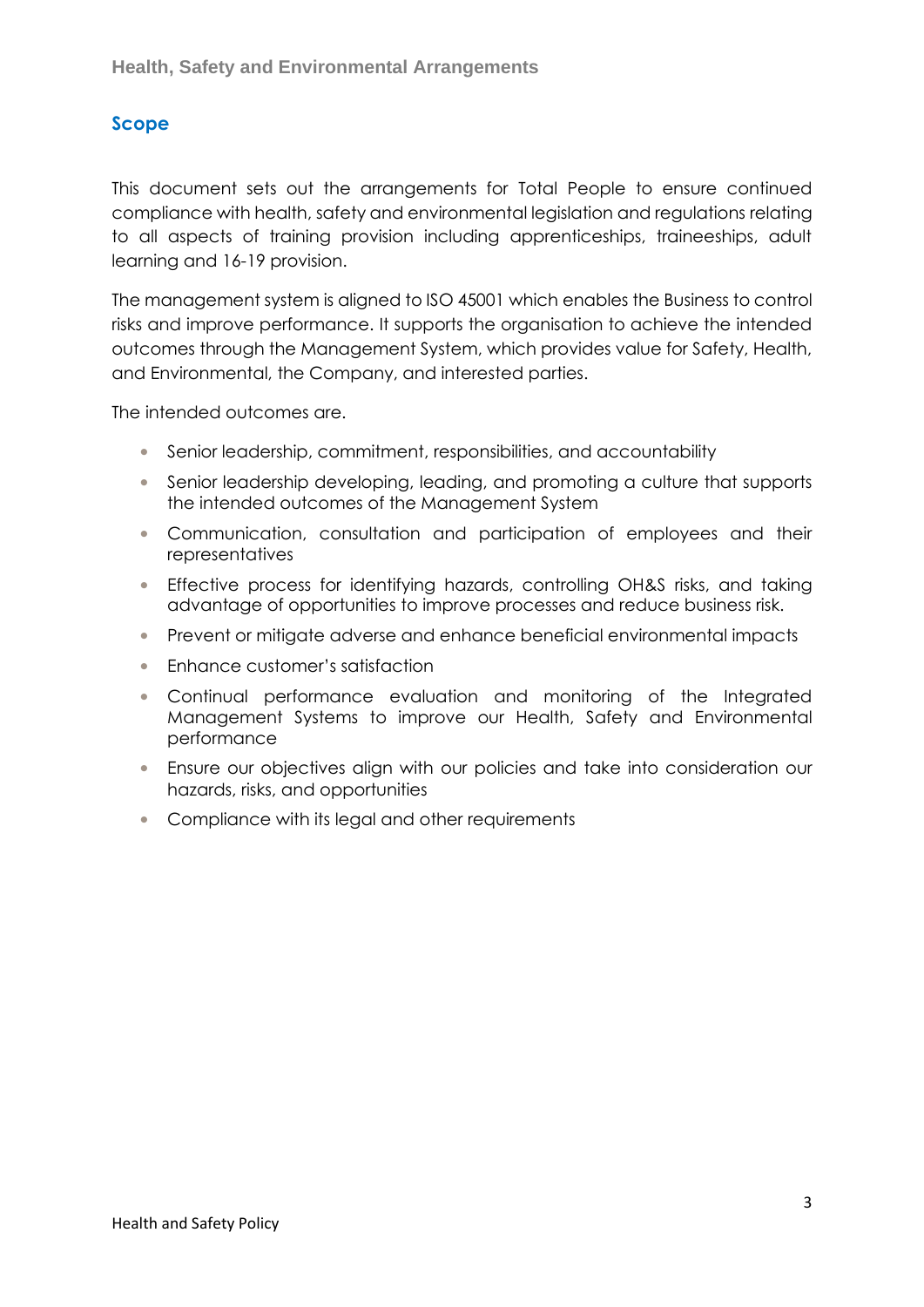#### **Introduction**

Total People will ensure necessary preventative controls and resources, including time, personnel, equipment are made available to implement this Policy. The Company also recognise the need to effectively communicate our Policy and ensure our employees, apprentice/learners, contractors and visitors are competent to fulfil health and safety roles and responsibilities.

The effective delivery of this Policy also requires each employee, apprentice/learner, contractor and visitor to accept responsibility for their own health and safety and that of others and to collaborate and cooperate where applicable.

The Company will achieve a good health and safety performance by:

- providing and maintaining a safe and healthy working environment.
- providing a framework for the setting of health and safety objectives
- providing information, instruction, training, and supervision, enabling all to work safely and without injury or ill-health.
- identify and implement control measures to eliminate hazards or mitigate risk, so far as is reasonably practicable.
- communicate hazards and risks associated with work activities.
- continual improvement of our health and safety management system.
- **•** providing safe plant, equipment, and systems of work.
- **•** implementing arrangements for the safe use, handling, storage and transport of equipment, materials, and substances.
- complying with all applicable legal and other requirements for health & safety.
- monitoring and measuring our performance through inspections, observations, self-assessments, and internal audits.
- consult with and encourage the participation of colleagues and their representatives
- incorporating health and safety requirements into our supply chain management process to ensure contractors and suppliers are engaged.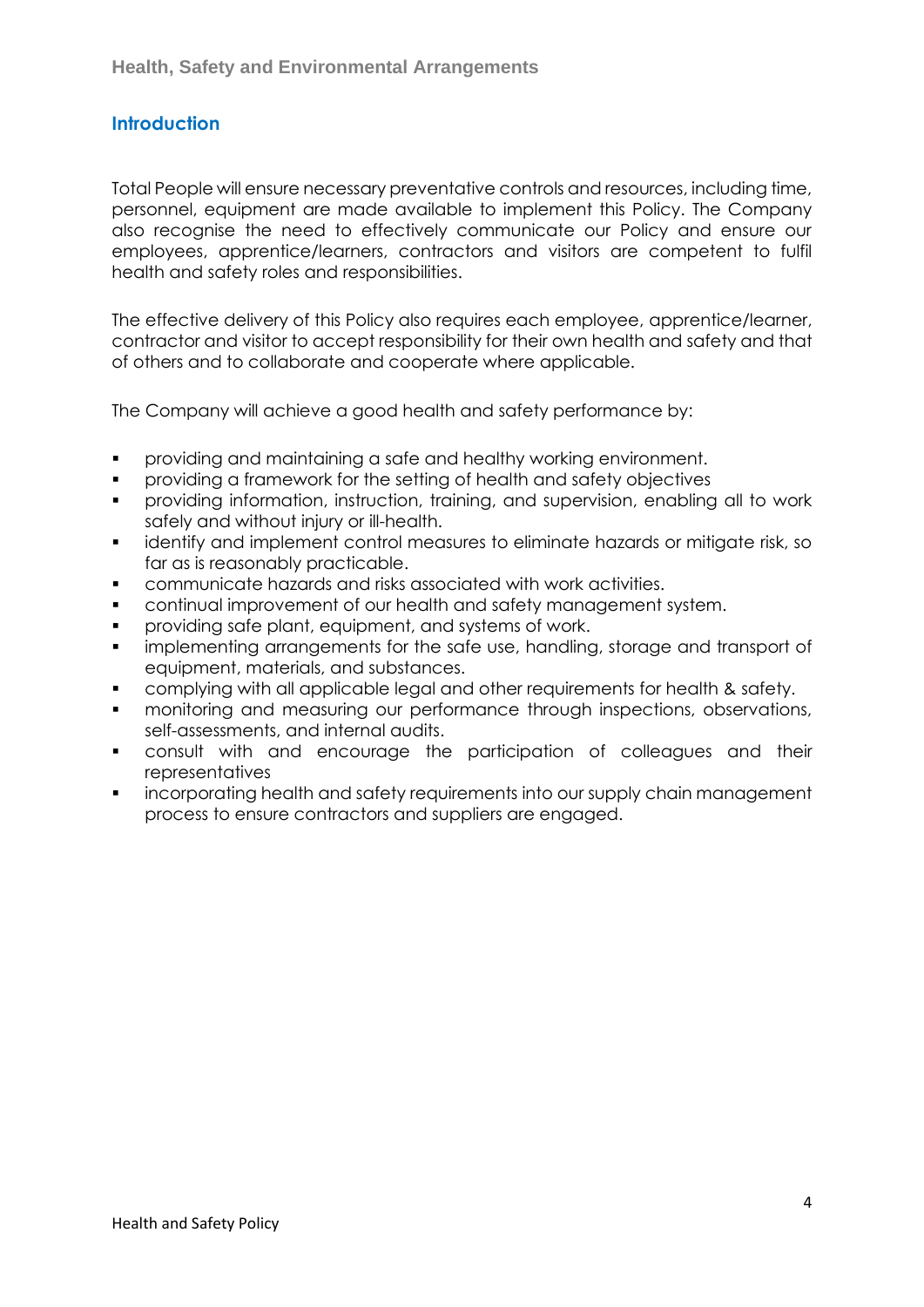#### **Definitions**

- Company means Total People
- Learners means all apprentices, trainees, adults, or other individual on a Total People programme
- Processes means Processes, Procedures, Guidance and Templates.
- Site means a location where work is being carried out and includes all company premises, including third party premises where our people, apprentices/learners may be working or learning. In such circumstances employees have dual responsibility for compliance with remote-working policies of the Company whilst abiding by local policies active in third party premises.
- SHE means Safety, Health, and Environment.
- Worker means person performing work or work-related activities that are under the control of the Company
- Works means the tasks undertaken in support of the execution of a contract by the Company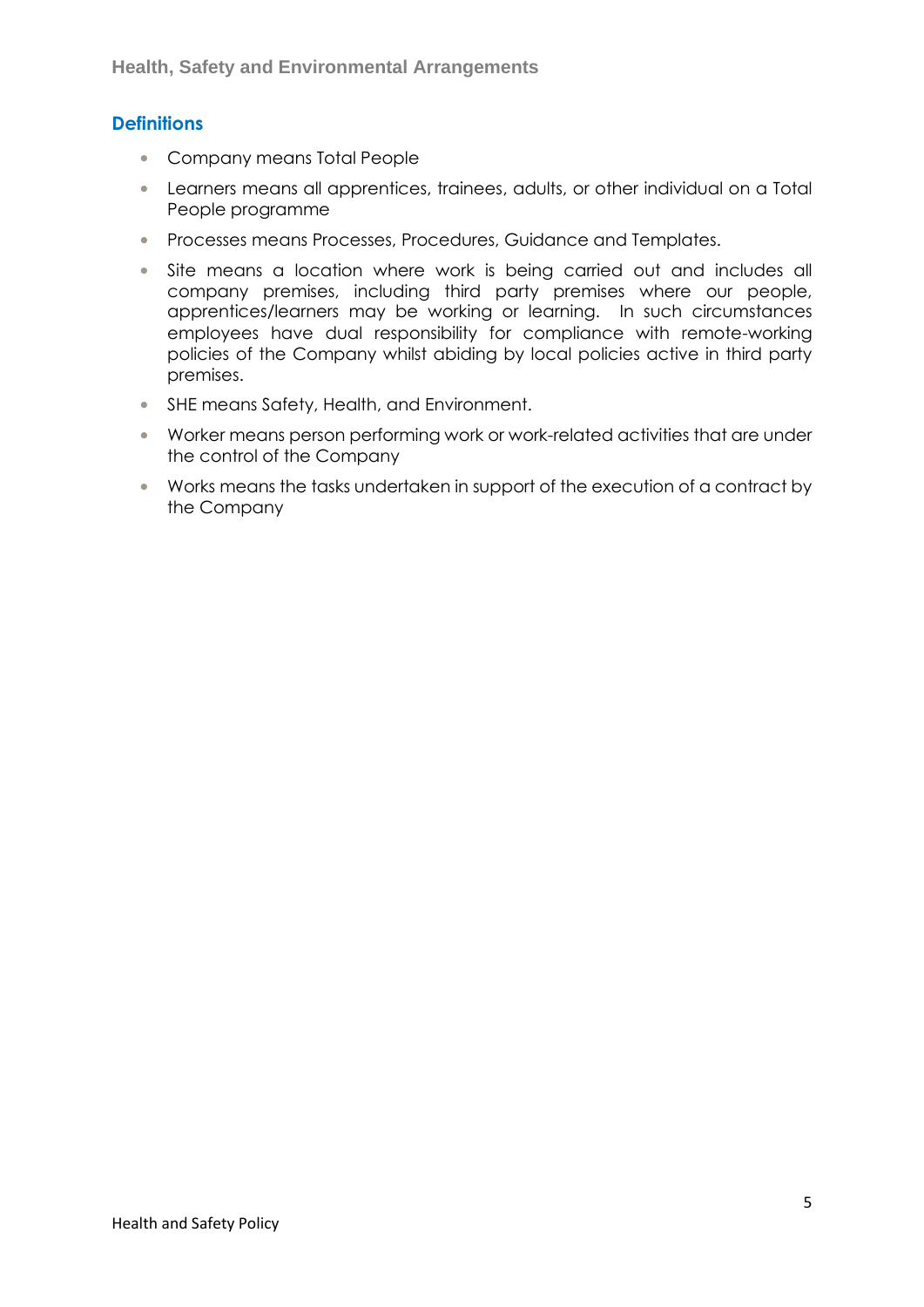## **Roles and Responsibilities**

The purpose of this document is to outline the top-level management structure and provide adequate detail regarding the relevant responsibilities for each management tier.

| <b>Board of Governors</b>                        | Total People Board of Governors carry ultimate responsibility for health and<br>safety and for ensuring that the company allocates sufficient resources in<br>terms of staff, training, and funding to fulfil its legal obligations. Their principal<br>responsibilities include:<br>Approve objectives and targets, ensuring they take account of<br>stakeholders<br>Monitor and evaluate performance against objectives<br>Approve Health and safety Policy<br>Conduct an annual review of Health and Safety Performance.                                                                                                                                                                                                                                                                                                                |  |  |
|--------------------------------------------------|--------------------------------------------------------------------------------------------------------------------------------------------------------------------------------------------------------------------------------------------------------------------------------------------------------------------------------------------------------------------------------------------------------------------------------------------------------------------------------------------------------------------------------------------------------------------------------------------------------------------------------------------------------------------------------------------------------------------------------------------------------------------------------------------------------------------------------------------|--|--|
| <b>Managing Director</b>                         | Accountable to Board of Governors for:<br>implementation of Health and Safety Policy<br>$\circ$<br>monitoring performance<br>$\circ$<br>Has executive authority to set specific health and safety policy<br>Agree performance standards for management of health, safety, and<br>welfare matters<br>Where responsibilities are shared, ensure coordination and cooperation<br>Ensure communication channels are present to resolve matters or<br>$\bullet$<br>allow escalation to leadership.<br>Appoint health and safety champions to oversee implementation of<br>$\bullet$<br>health and safety policy<br>Provide clear and visible leadership on health and safety matters<br>$\bullet$<br>Challenge unsafe and unhealthy behaviours<br>$\bullet$                                                                                     |  |  |
| <b>Directors and Heads</b><br>of Business Areas  | Provide clear and visible leadership on health and safety matters.<br>Ensure:<br>health and safety arrangements are implemented<br>$\circ$<br>employees, apprentices/learners, contractors, and visitors receive<br>$\circ$<br>health and safety training<br>colleagues are held accountable for health and safety<br>$\circ$<br>performance.<br>the same management standard is applied to health and safety<br>$\circ$<br>matters as to other management functions.<br>Monitor and review health and safety performance with area of<br>responsibility.<br>Agree health and safety objectives and targets with line management<br>Health and safety matters are considered when planning and budgeting<br>Seek advice on health and safety matters, concerns, or areas of best<br>practice.<br>Deputise for line manager where required. |  |  |
| <b>Operations and</b><br><b>Cluster Managers</b> | Provide clear and visible leadership on health and safety matters<br>Ensure employees under your direct supervision:<br>receive health and safety training<br>$\circ$<br>are set health and safety objectives and targets<br>$\circ$<br>are held accountable for health and safety performance<br>$\circ$                                                                                                                                                                                                                                                                                                                                                                                                                                                                                                                                  |  |  |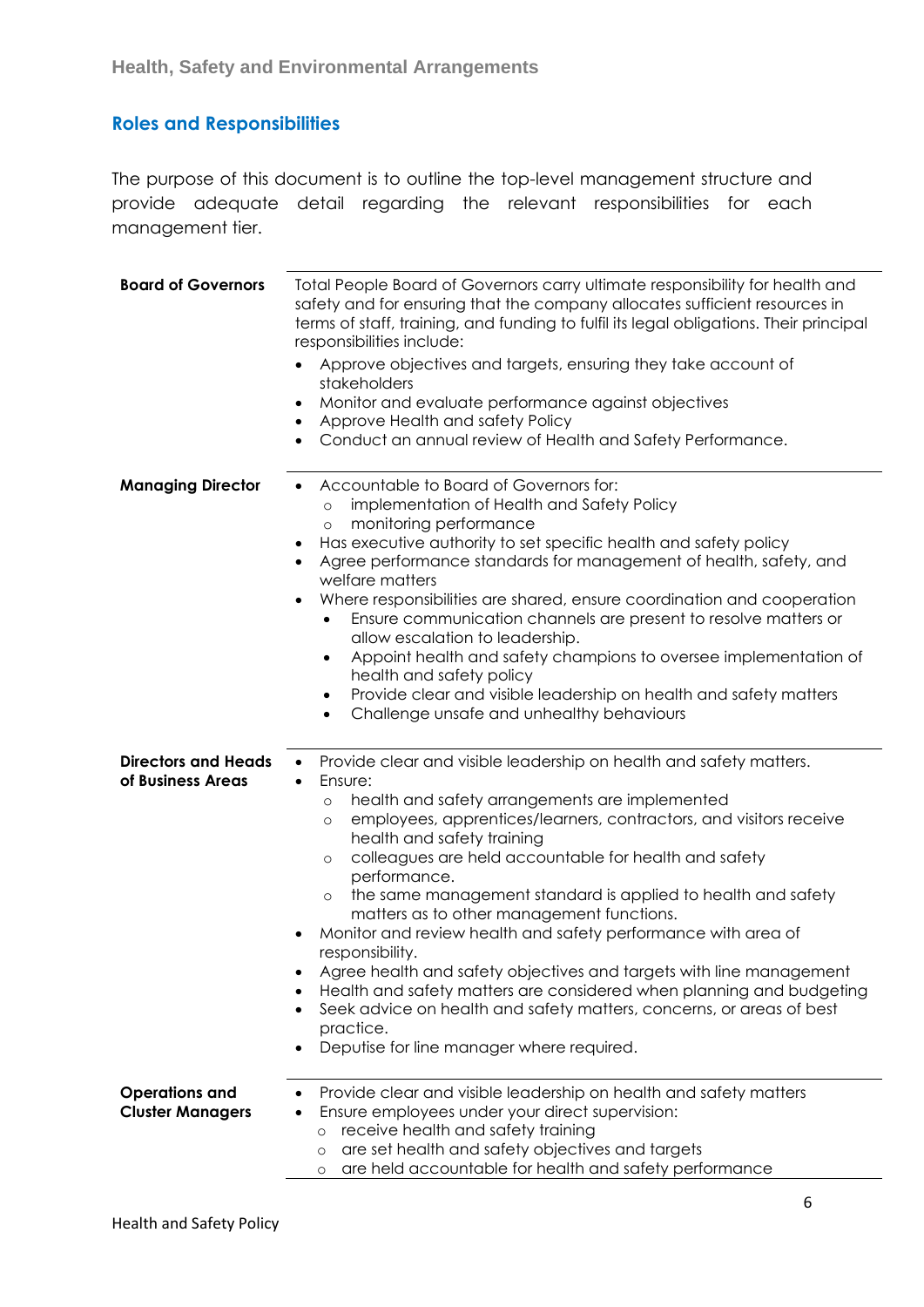|                                                                              | Verify:<br>o tasks, work environment, tools and equipment are risk assessed.<br>health and safety arrangements are implemented<br>$\circ$<br>Communicate health and safety information, including:<br>Performance against objectives and targets<br>$\circ$<br>Known hazards and their controls<br>$\circ$<br>Roles and responsibilities<br>$\circ$<br>Monitor the health and safety performance of department or Lot<br>Challenge unsafe and unhealthy behaviours<br>$\bullet$<br>Include health and safety performance as an agenda item at all<br>meetings<br>Suspend activities where employee or apprentice/learner safety or<br>health is likely to be compromised<br>Consider health and safety requirements when business planning and<br>budgeting.                                                                                                                                                                                                                                                                                           |
|------------------------------------------------------------------------------|--------------------------------------------------------------------------------------------------------------------------------------------------------------------------------------------------------------------------------------------------------------------------------------------------------------------------------------------------------------------------------------------------------------------------------------------------------------------------------------------------------------------------------------------------------------------------------------------------------------------------------------------------------------------------------------------------------------------------------------------------------------------------------------------------------------------------------------------------------------------------------------------------------------------------------------------------------------------------------------------------------------------------------------------------------|
| <b>Teaching Staff</b>                                                        | Accountable for health and safety performance across their area of<br>responsibility. They shall:<br>Communicate control measures in place for minimising risk to colleagues,<br>apprentice/learners, contractors and visitors.<br>Complete behavioural observations, inspections, and audits.<br>Report potential concerns, incident reports and accidents promptly.<br>$\bullet$<br>Suspend activities where safety, health or the environment is being, or is<br>likely to be compromised.<br>Ensure:<br>$\bullet$<br>o work is being carried out in accordance with specified controls.<br>o activities involving risk to the safety, health or well-being of employees,<br>apprentice/learners and others are appropriately risk assessed and<br>controlled.<br>o effective arrangements are in place for responding to emergency<br>situations, providing first aid and reporting incidents.<br>Inform their line manager of any dangers or shortcomings in the health<br>and safety arrangements, even if there is no risk of immediate danger. |
| Technicians,<br>Compliance<br><b>Officers, Premises</b><br>and Support Staff | Accountable for health and safety performance across their area of<br>responsibility. They shall:<br>Follow control measures implemented to minimise risk to employees,<br>apprentice/learners, visitors, and contractors.<br>Participate in the completion of behavioural observations, inspections,<br>$\bullet$<br>and audits.<br>Report all potential concerns, incident reports and accidents promptly.<br>Inform their line manager of any dangers or shortcomings in the health<br>and safety arrangements, even if there is no risk of immediate danger.<br>Ensure programmes for statutory testing of equipment such as local<br>$\bullet$<br>exhaust ventilation, pressure systems, portable appliances and lifting<br>equipment etc. are carried out.                                                                                                                                                                                                                                                                                       |
| <b>All Employees</b>                                                         | Employees have a responsibility to look after their own health, and safety<br>and that of others with whom they are working. All employees shall:<br>Always work safely.<br>Ensure work areas do not create hazards for themselves or others.<br>Report any concerns, incidents or learning opportunities immediately.<br>$\bullet$<br>Complete all induction and health and safety training.<br>$\bullet$<br>Not misuse, disable or interfere with any equipment provided to protect<br>people from hazards or to control risk.                                                                                                                                                                                                                                                                                                                                                                                                                                                                                                                       |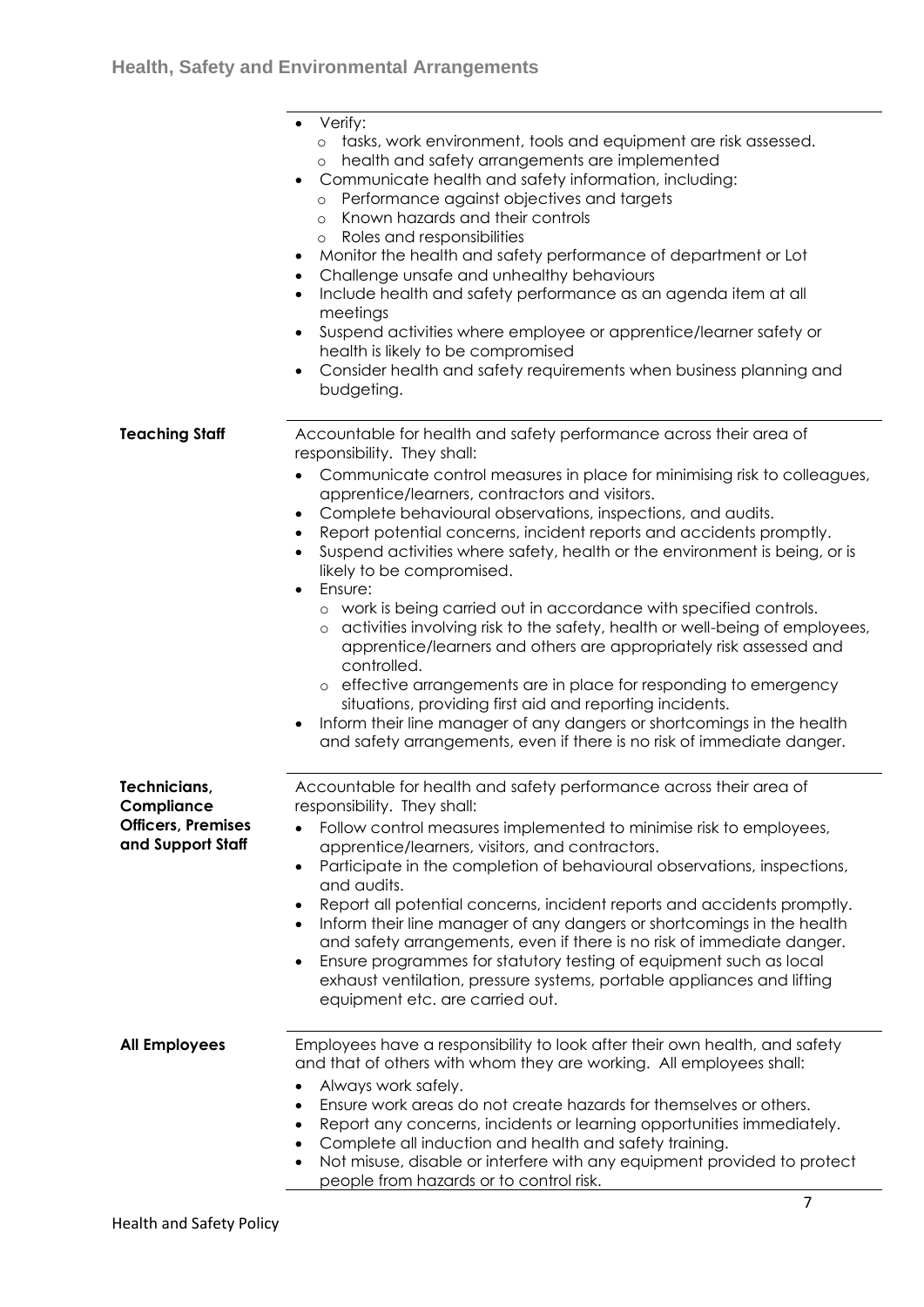| <b>Health and Safety</b>                           | Assess risk and implement controls prior to the completion of a task or<br>activity.<br>Use personal protective equipment correctly.<br>Assist in the investigation of injuries, incidents and near misses;<br>Accountable for promoting a positive health and safety culture throughout                                                                                                                                                                                                                                                                                                                                                                                                                                                                                                                                                                                                                                                                                                                                                                                                                                                                                                                                                           |
|----------------------------------------------------|----------------------------------------------------------------------------------------------------------------------------------------------------------------------------------------------------------------------------------------------------------------------------------------------------------------------------------------------------------------------------------------------------------------------------------------------------------------------------------------------------------------------------------------------------------------------------------------------------------------------------------------------------------------------------------------------------------------------------------------------------------------------------------------------------------------------------------------------------------------------------------------------------------------------------------------------------------------------------------------------------------------------------------------------------------------------------------------------------------------------------------------------------------------------------------------------------------------------------------------------------|
| Manager                                            | the Company by:<br>Communicating conditions, practices or arrangements for health, safety<br>$\bullet$<br>and welfare at work that may expose others to risk or cause harm.<br>Attending health and safety committee meetings.<br>Assisting with the investigation of potential hazards, dangerous<br>$\bullet$<br>occurrences, and complaints; and examine the causes of accidents in<br>the workplace.<br>Assisting with inspections of the workplace.<br>None of the above functions impose any duties on Safety<br>Representatives.                                                                                                                                                                                                                                                                                                                                                                                                                                                                                                                                                                                                                                                                                                            |
| <b>Employers of</b><br><b>Apprentices/learners</b> | Provide a safe, healthy, and supportive environment for the<br>$\bullet$<br>apprentice/learner.<br>Ensure that health and safety arrangements are implemented and that<br>$\bullet$<br>the work environment, tools and equipment are regularly risk assessed<br>and monitored within the workplace.<br>Provide apprentice/learners with effective supervision, training,<br>$\bullet$<br>information, and instruction<br>Suspend activities where an apprentice/learner safety or health is likely to<br>be compromised<br>Ensure apprentices/learners employed by you and under your direct<br>supervision:<br>Receive health and safety training<br>$\circ$<br>Understand their roles and responsibilities<br>$\circ$<br>Are held accountable for health and safety performance<br>$\circ$<br>Challenge unsafe and unhealthy behaviours<br>$\circ$<br>Reporting:<br>٠<br>Notify Total People immediately of an incident/accident / ill health or a<br>Health and Safety incident whilst the apprentice is at their place of work<br>(place of work being their normal place of work or third-party premises)<br>with full details of the incident/accident/III health being sent to the<br>relevant Learning Coach and Health and Safety Manager |
| <b>Apprentices and</b><br><b>Learners</b>          | All Apprentices and learners are responsible for looking after their own health<br>and safety and that of others affected by their academic and leisure<br>activities. Apprentices/learners have the following specific responsibilities:<br>Comply with all policies, guidance and procedures which are in place to<br>control health and safety risk as well as risk to wellbeing.<br>Ensure that their activities do not present unnecessary or uncontrolled risks<br>to themselves or to others.<br>Attend appropriate induction and training.<br>Report any accidents, unsafe circumstances, or work-related ill-health.<br>Not interfere with any equipment provided to protect people from<br>hazards.<br>Where an apprentice/learner is not confident of their ability to complete<br>a task or leisure activity safely, inform the tutor person in charge of the<br>activity rather than compromise their own safety or the safety of others.                                                                                                                                                                                                                                                                                             |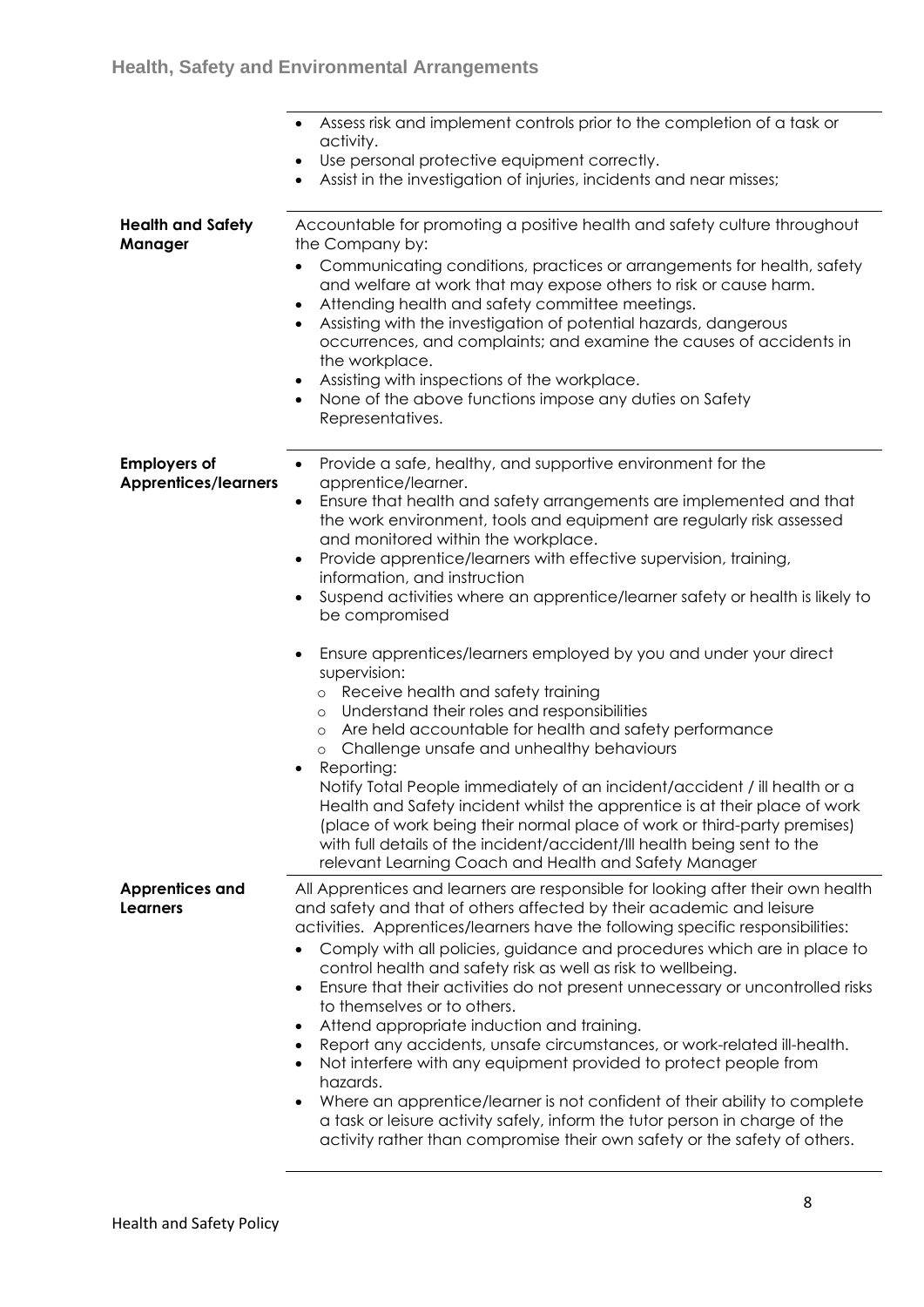| <b>Contractors</b> | Total People has a duty under the Health and Safety at Work Act 1974 to<br>provide a safe environment for contractors working on Group premises, or<br>premises controlled by the Company. Contractors must be informed of all<br>relevant or emergency procedures in order that they are able to take the<br>correct action in an emergency. Where there are known hazards, these<br>should be clearly communicated to contractors for inclusion in their risk<br>assessment process.<br>Ensure the Contractor has received a site induction, which includes: |  |  |  |
|--------------------|----------------------------------------------------------------------------------------------------------------------------------------------------------------------------------------------------------------------------------------------------------------------------------------------------------------------------------------------------------------------------------------------------------------------------------------------------------------------------------------------------------------------------------------------------------------|--|--|--|
|                    | emergency procedures.<br>$\circ$<br>site specific risk assessment and method statement:<br>$\circ$<br>permit to work etc.:<br>$\circ$<br>access arrangements:<br>$\circ$<br>welfare facilities:<br>$\circ$<br>PPF.<br>$\Omega$                                                                                                                                                                                                                                                                                                                                 |  |  |  |
|                    | Ensure no work commences without the Risk Assessment & Method<br>٠<br>Statements.<br>Contractors are required to:<br>$\bullet$<br>provide a description of their method of work so that there is<br>$\bullet$<br>an effective dialogue on safety issues before work<br>commences.<br>ensure no work commences without risk assessment and<br>$\bullet$<br>method statements<br>ensure required information is recorded (Contractor name,<br>$\circ$<br>project description).<br>Complete the Permit to Work<br>$\Omega$                                        |  |  |  |
| <b>Visitors</b>    | Visitors to premises owned or controlled by the Company have a<br>responsibility to look after their own health and safety and that of others<br>with whom they come into contact.<br>They must comply with warning signs and reasonable health and safety<br>directions and instructions given to them by their host.<br>Visitors are expected to inform their host of any accidents or unsafe<br>circumstances of which they become aware.                                                                                                                   |  |  |  |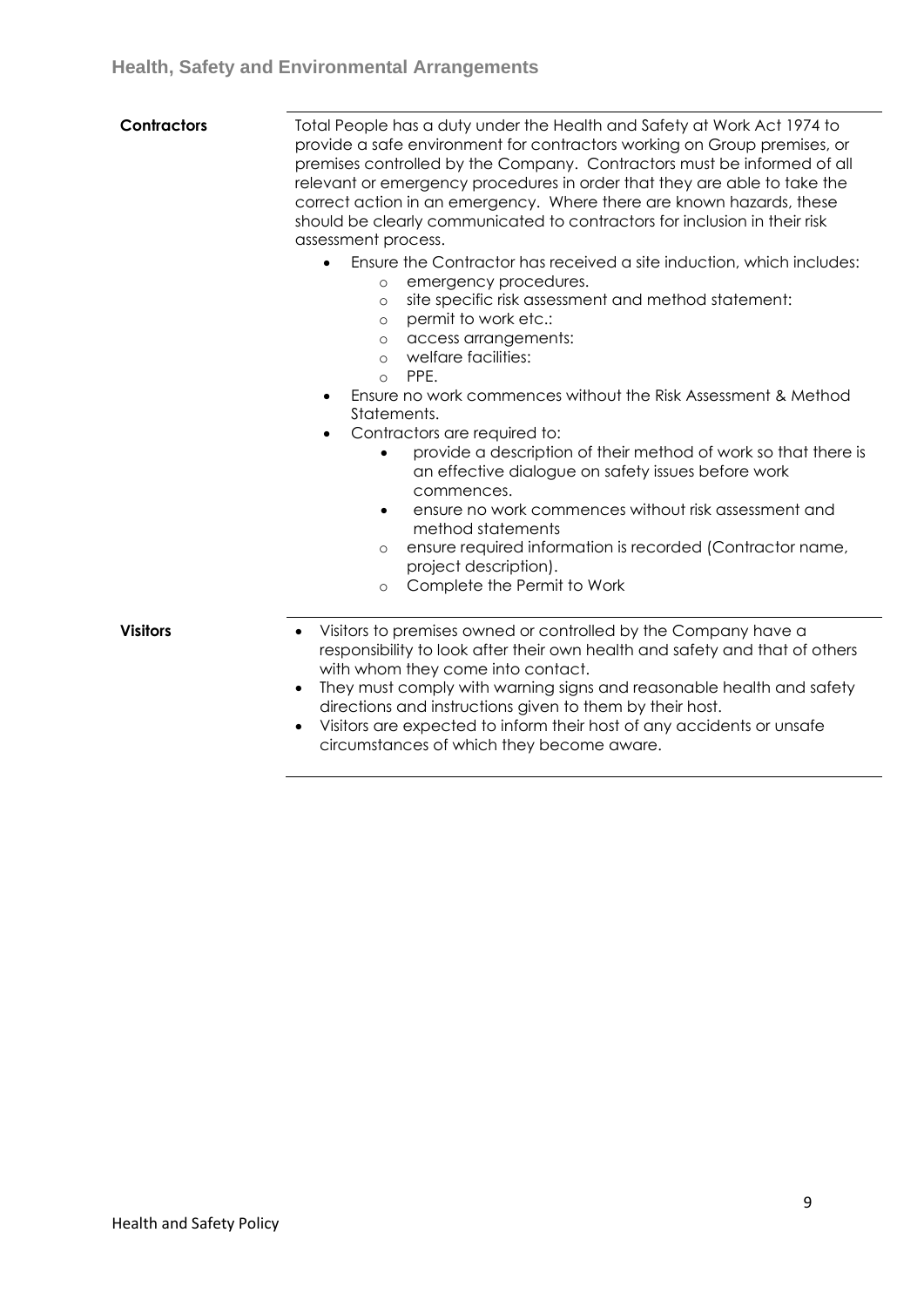#### **Processes**

An 'Organisation's Health and Safety Review' form must be used to determine that the employer can provide a safe, healthy and supportive environment in which the apprentice/learner will receive training. This review **MUST** be carried out before an apprentice/learner commences training and monitored and reviewed regularly thereafter. The completion of the form is embedded in the apprentice/learner start up process.

The partnership agreement with the employer comprises:

- 1. Provide 'on the job training' as agreed with the Training Adviser and detailed on the Job Description/Risk Assessment.
- 2. Adhere to the Health and Safety at Work Act 1974 and The Management of Health and Safety at Work Regulations 1999.
- 3. Have a Health and Safety Policy (a written policy statement where there are 5 or more Employees).
- 4. Have assessed risks and put in place control measures to prevent or reduce (recorded for 5 or more employees).
- 5. Have made adequate arrangements for dealing with accidents and incidents including the provision of first aid (the employer to notify Total People Ltd immediately of all RIDDOR/Non RIDDOR reportable accidents and occupational diseases involving apprentice/learner(s)/young person(s).
- 6. Provide apprentice/learner(s) with effective supervision, training, information and instruction.
- 7. Provide and maintain suitable and appropriate equipment and machinery which is safe and without risk.
- 8. Have made arrangements for the provision and use of the necessary personal protective equipment's and to health.
- 9. Have made arrangements for fire and other foreseeable emergencies.
- 10. Provide a safe and healthy working environment.
- 11. Manage Health and Safety.
- 12. Manage apprentice/learner(s) / young person(s) health, safety and welfare (the employer has assessed the risks to any apprentice/learner / young person taking account of his / her age (inexperience, immaturity etc.) and any other special needs or circumstances including any disability and / or medical / health condition).
- 13. To provide induction training during the first day with particular attention to Health and Safety.
- 14. To nominate an employee/mentor who shall be responsible for the apprentice/learner's health, safety and welfare.
- 15. To operate a policy of Equality of Opportunity in relation to apprentice/learners.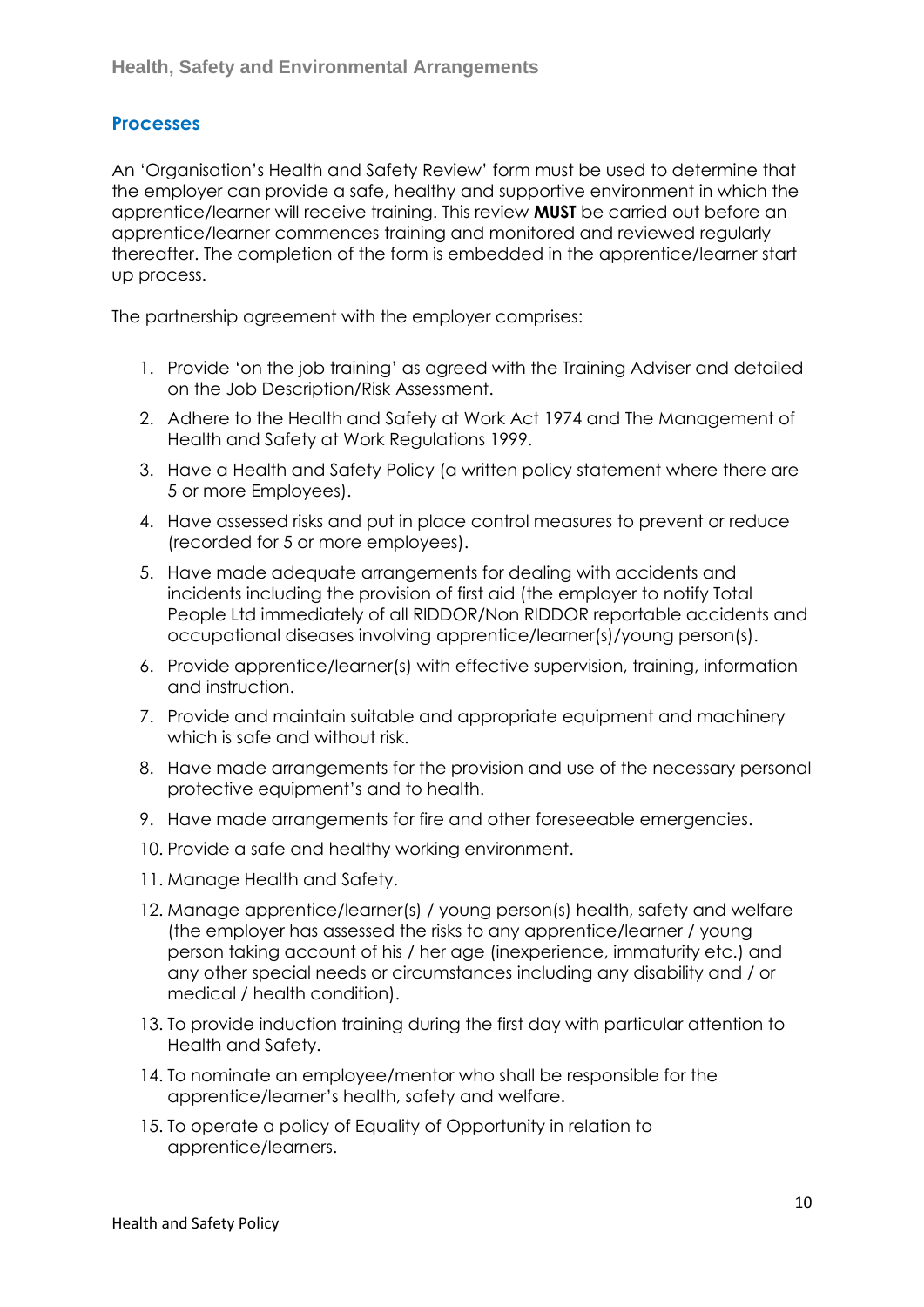- 16. To take an active role in the 'on the job' training process as agreed on the job description / risk assessment form.
- 17. Ensure Employers Liability insurance is current and other insurances is in place, as appropriate to the business undertaking.
- 18. To allow Total People Ltd staff onto the premises for monitoring purposes.
- 19. Any 'Actions to be Implemented' detailed in the attached Development Plan will be addressed within the timescales indicated.

#### **Reporting and Recording Health & Safety accidents, Incidents, ill health, and concerns**

All accidents/incidents must be reported and recorded. If any member of staff has had an accident/incident or has been made aware of an accident/incident regarding an apprentice/learner, they must immediately complete the **Health and Safety Incident Form** available electronically on the Company Intranet. This will be sent directly to the Health and Safety Manager who will take any appropriate action that may be needed, this may involve an accident/indecent investigation.

In the event of an accident/incident happening whilst the apprentice is at their place of work (place of work being their normal place of work or third-party premises), Total People will need to be notified immediately by the employer and/or the apprentice/learner with full details of the accident/incident being recorded and sent to the relevant Learning Coach and the Health and Safety Manager. The Health and Safety Manager will take any appropriate action that may be needed, this may involve an accident/indecent investigation.

If any member of staff, apprentice/learner has a health and safety concern, the information is recorded, and an email notification sent to the Health and Safety Manager. The concern is actioned by the Health and Safety Manager who will provide information, advice, support, and guidance as required to ensure that any concerns are mitigated and rectified. The Health and safety Manager will conduct follow up visits/testing as deemed necessary.

In the event of ill health whilst the apprentice is at their place of work (place of work being their normal place of work or third-party premises), Total People will need to be notified immediately by the employer and/or the apprentice with full details being sent to the relevant Learning Coach / Health and Safety Manager. Total People will continue with regular communication throughout the period of ill health or until the apprentice is recovered providing any information, advice, and guidance along with any support for both the apprentice and the employer.

The employer is responsible for the health and safety of its employees and Total People recognises that it has an important role to play in ensuring the health and wellbeing of its apprentices and learners.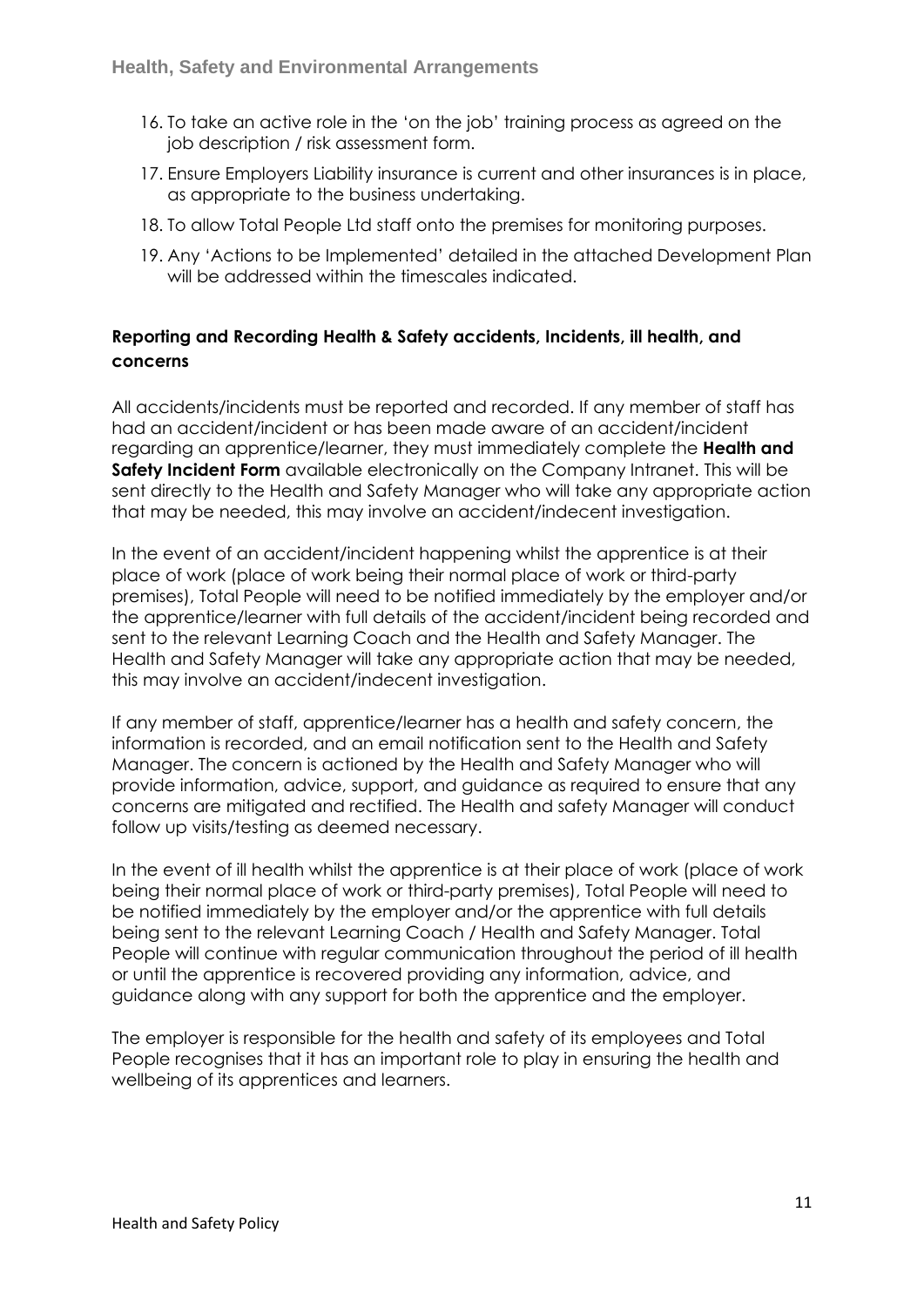#### **Promoting and gaining Commitment to the Policy**

Total People will ensure that this Health & Safety Policy is promoted and commitment via the following activities. This is not an exhaustive list, as other mechanisms will be used as and when the situation arises.

This policy will be agreed by the Total People board of governors with promotion and commitment to this policy gained through:

- Staff Induction/Training/CPD/Online learning modules
- Intranet section on Health and safety, and what it means for staff and apprentices/learners
- Visible media in and around office and employer locations
- Learning resources for all apprentices and other learners
- Learner reviews carried out on a 6-weekly basis.

We will ensure that we measure the promotion and commitment within Total People to this Health & Safety Policy by:

- Monitoring the outcomes from online and interactive training for both staff and apprentices/learners
- All staff and apprentices will be asked to sign that they have seen and understood relevant training and updates
- Managers will produce evidence (e.g. meeting notes) staff training and 1-2-1 reviews, that this policy has been discussed
- Monitoring of apprentice/learner review documentation
- Monitoring specific responses to Health & Safety in apprentice/learner and employer surveys
- Through our use of internal Health and Safety checks and reviews and through audits checks

#### **Policy Awareness, Implementation and Training**

#### **Colleagues**

- Mandatory training module as part of colleague induction
- Refresher mandatory training on an annual basis
- Read and understand this policy at induction (confirmed through colleague induction checklist), and following a policy review
- Reminders and CPD at regular all colleague briefings
- Documents available on the Company Intranet
- Notice board in all delivery sites